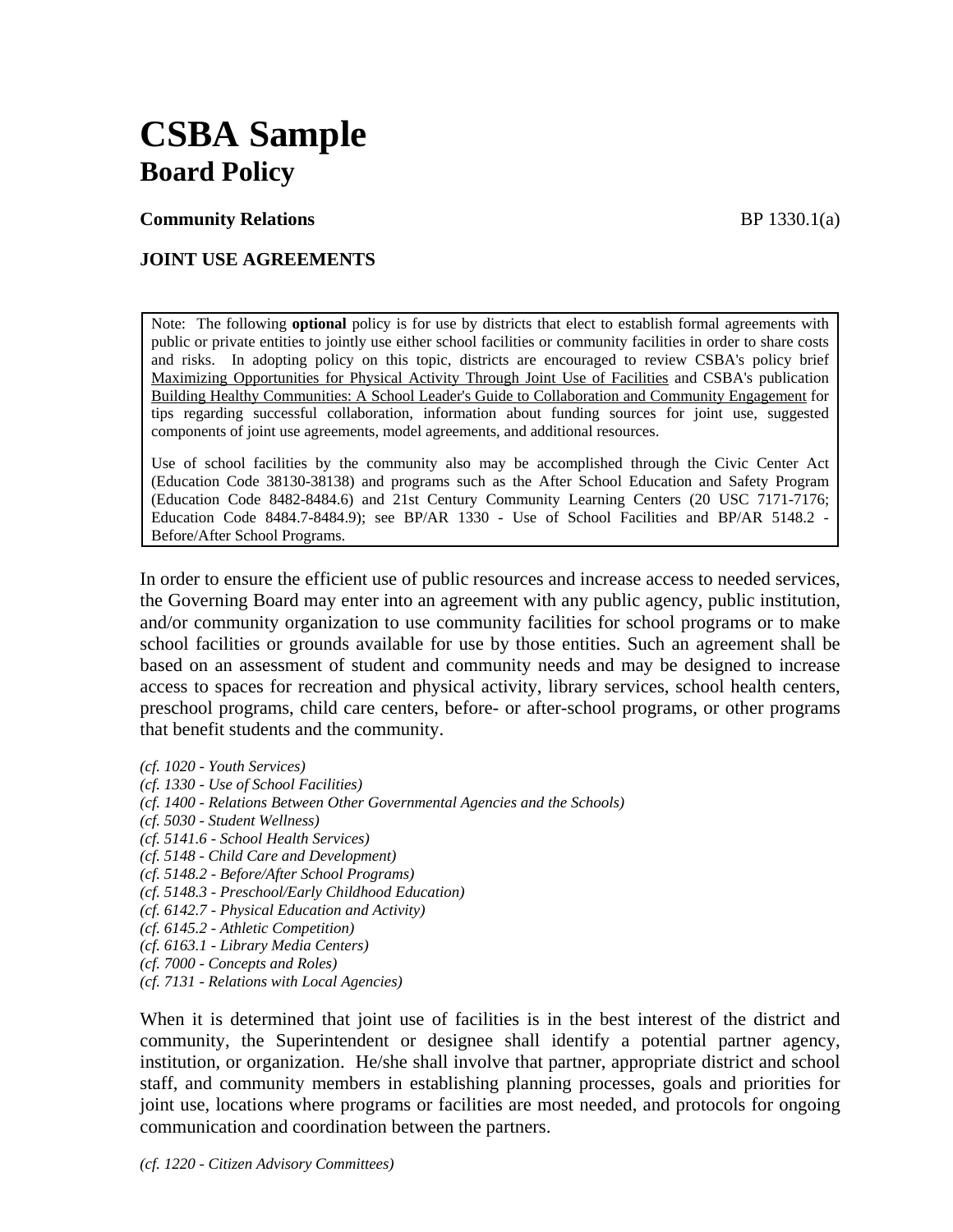The Superintendent or designee shall work with the partner agency, institution, or organization to develop a written site-specific joint use agreement that delineates the terms and conditions for joint use of the district or community facilities and the responsibilities of all parties. As appropriate, the agreement may address:

- 1. The underlying philosophy or reasons for entering into the joint use agreement
- 2. The specific district or community facilities or grounds that will be made available to the other party and areas that will be restricted
- 3. Priorities for use of the property
- 4. Hours that the property will be available for use by the district, the partner, or other parties
- 5. Projected capital costs, if any, and operating costs

*(cf. 7110 - Facilities Master Plan) (cf. 7150 - Site Selection and Development) (cf. 7210 - Facilities Financing)* 

## 6. Resources to be allocated by the district and the partner

*(cf. 3100 - Budget)* 

Note: Education Code 38134 authorizes the district to charge a facilities usage fee to nonprofit organizations that promote youth and school activities, provided that the amount does not exceed the district's direct costs and that the Governing Board first adopts a policy specifying which activities will be charged the fee. See BP 1330 - Use of School Facilities for language implementing this mandate.

- 7. Rental or other fees, if any, to be charged to either party or third parties using the facilities
- 8. Responsibilities for management, scheduling, maintenance, on-site supervision, accounting, and other operations
- 9. Procedures and timelines for requesting use of the facilities
- 10. Code of conduct for users of the facilities and consequences for violations of the code

*(cf. 3513.3 - Tobacco-Free Schools) (cf. 3515.2 - Disruptions) (cf. 5131 - Conduct) (cf. 5131.5 - Vandalism and Graffiti)*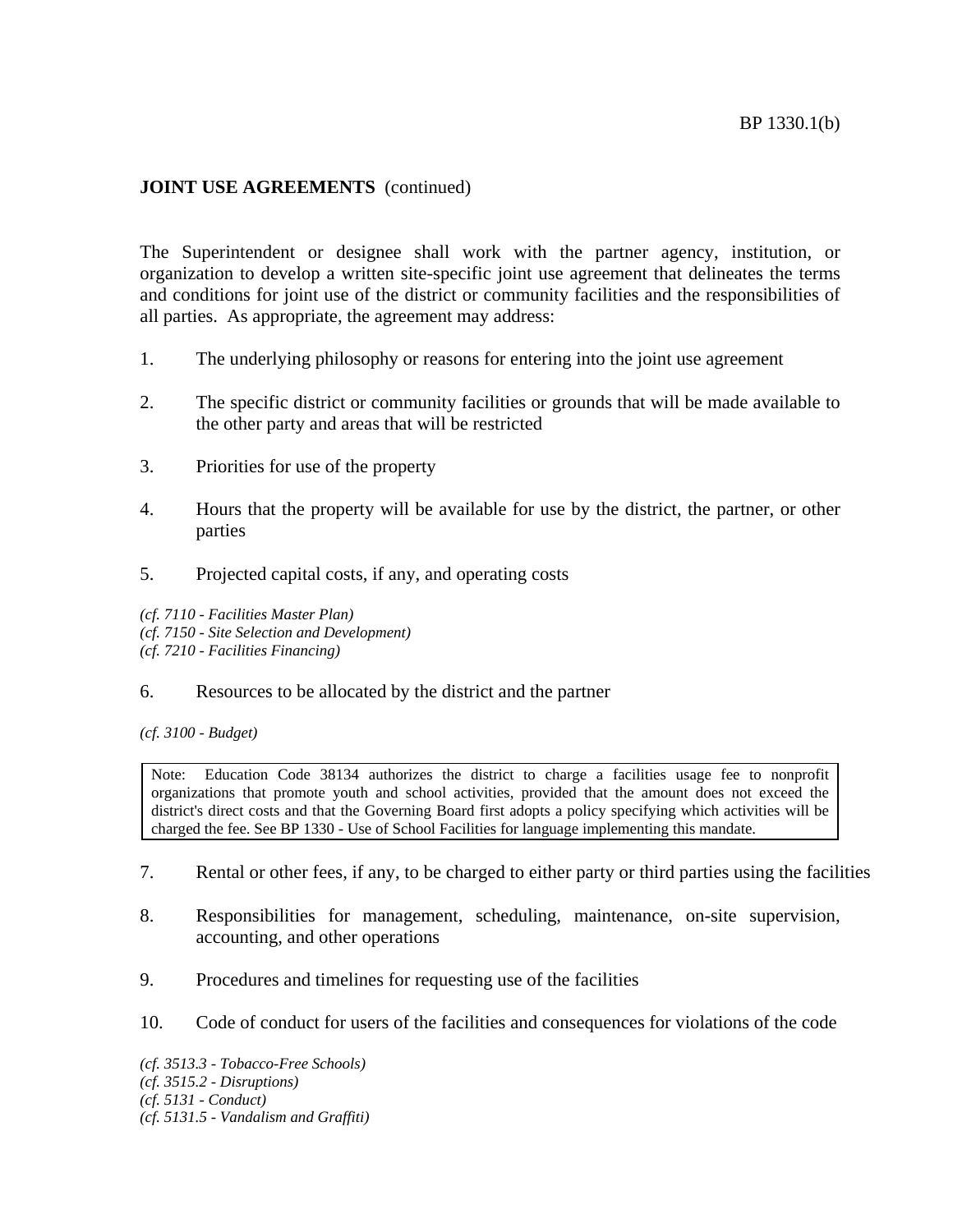11. Provision for regular inspection and notification of damage, as well as restitution and repair of property

*(cf. 3515.4 - Recovery for Property Loss or Damage) (cf. 3517 - Facilities Inspection)* 

### 12. Safety and security measures

*(cf. 0450 - Comprehensive School Safety Plan) (cf. 3515 - Campus Security) (cf. 3516 - Emergencies and Disaster Preparedness Plan) (cf. 5142 - Safety)* 

Note: In general, the California Tort Claims Act, also known as the Government Claims Act, (Government Code 814-825.6, 830-840.6) protects the district against liability for injuries to individuals using school property, although some conditions or circumstances could result in the district being held liable in the event of an injury. Education Code 38134 requires the district to bear the cost of insuring and defending itself against any risk caused by the district's negligence in the ownership and maintenance of district property. Education Code 38134 also requires any organized group using the facilities to carry insurance and to defend itself in the event of any injuries arising from the group's negligence in the use of the facility. See AR 1330 - Use of School Facilities.

CSBA's policy brief Maximizing Opportunities for Physical Activity Through Joint Use of Facilities recommends that districts minimize liability by adequately maintaining the property, ensuring they have proper insurance, requiring that organized groups who use the property maintain the proper insurance, and, when feasible, sharing or passing on the risk to the partner through an indemnity clause in the joint use agreement. The district should consult its legal counsel, joint powers authority or insurance carrier, and/or risk manager regarding potential risks and liability prior to entering into a joint use agreement.

#### 13. Liability, insurance, and risk management issues

*(cf. 3320 - Claims and Actions Against the District)* 

*(cf. 3530 - Risk Management/Insurance)* 

*(cf. 9260 - Legal Protection)* 

- 14. Duration of the agreement, process for amending the agreement, and the bases for cancelling or terminating the agreement before the expiration date
- 15. Process for resolving disputes regarding any aspect of the agreement
- 16. How any equipment purchased or other investments made through the agreement will be disposed of at the termination of the agreement

The agreement shall be reviewed by legal counsel and approved by the Board.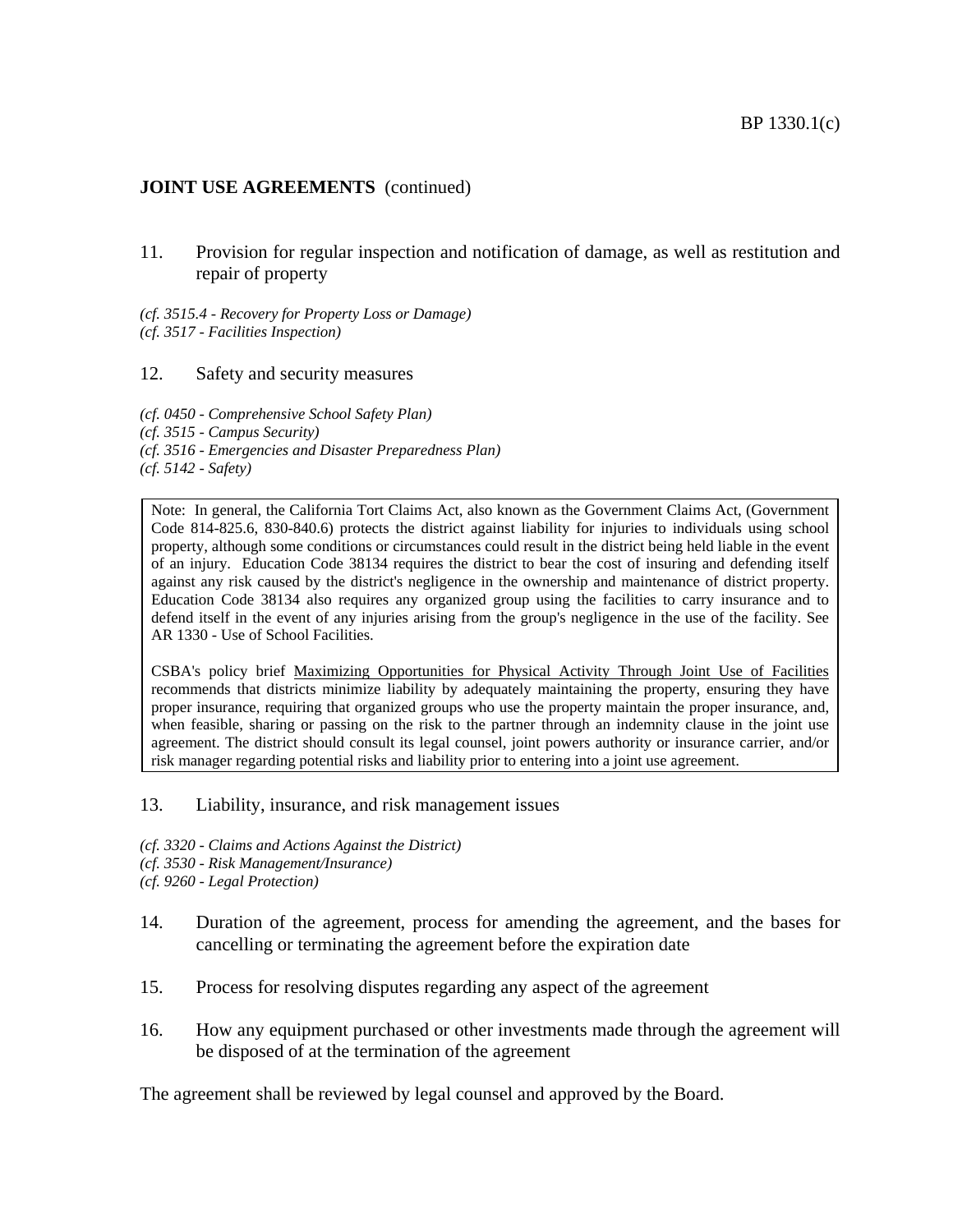Note: The following **optional** paragraph should be revised to reflect indicators that will be used to evaluate program effectiveness as agreed upon by the Board and Superintendent and/or program partner.

The Superintendent or designee shall provide regular reports to the Board regarding progress toward project goals, including, but not limited to, levels of participation in joint use programs held at school or community facilities, feedback from program participants, and any report of damage to property or harm to individuals resulting from the joint use. As needed, the Superintendent or designee shall recommend amendments to the joint use agreement.

*(cf. 0500 - Accountability)* 

*Legal Reference: (see next page)*